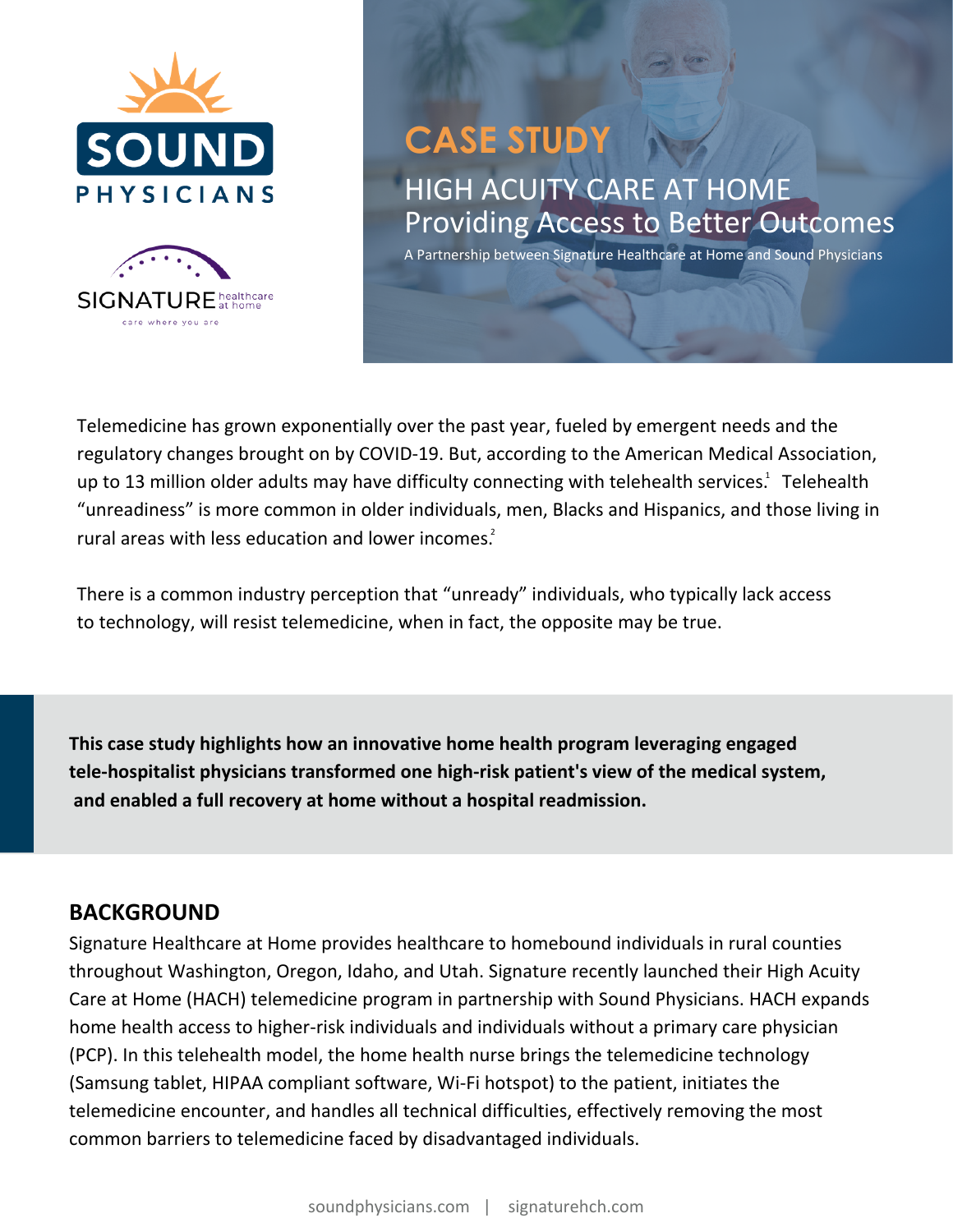After contracting COVID-19 related pneumonia and sepsis, a 78-year-old male patient was admitted to Skagit Valley Hospital for treatment. One of 28% of American men without a PCP, this patient had not been seen by a doctor in over 20 years. While hospitalized, the patient was diagnosed with several unmanaged comorbidities, including diabetes, chronic heart failure, and atrial fibrillation. These conditions complicated his recovery and placed him at high risk for rehospitalization if left untreated.

During his hospital stay, the patient conveyed a deep mistrust of doctors and the medical system in general. Not surprisingly, he strongly opposed a skilled nursing facility stay, expressing his desire to get discharged to home as soon as possible.

Typically, a medically complex patient at high risk for readmission without a PCP would find access to home health nearly impossible. But, the HACH program, in collaboration with Sound Physicians, provided a direct path to a discharge to home with immediate access to home health services.

After an assessment qualified the patient for HACH, a Sound tele-hospitalist and Signature home health RN conducted a Start of Care (SOC) co-visit within 48-hours of the patient's hospital discharge. (In most HACH cases, the SOC visit happens even faster, within the first 24-hours.)

### **YEARS WITHOUT HEALTHCARE REBUILDING A PATIENT'S TRUST**

Following the SOC visit, the home health nurse initiated four additional physician visits for the patient, which took place within the first ten days at home.

With the support of the tele-hospitalist, the home health nurse built out a treatment plan to manage the patient's multiple comorbidities, administered a course of diuretics, and maintained anti-coagulation within therapeutic levels. The patient gradually progressed, regaining independence in the home and eventually returning to his previous lifestyle.

When the patient's conditions stabilized, he "graduated" from HACH into standard home health, with Sound Physicians following him through the home health episode. After working with the patient for a few weeks, the home health nurse observed a change in the patient's attitude:

**"During the telemedicine consults, the Sound tele-hospitalist put our patient at ease, which was surprising since he had a general aversion to the medical community. The physician was open, honest, and warm during the visits, and the patient felt confident about the care he received. We feel the tele-hospitalist helped repair this patient's trust in the medical community."**

-Home Health RN, Signature Healthcare at Home

## **Shortly after his telemedicine encounters, the patient enrolled with a primary care physician for the first time in 20 years.**